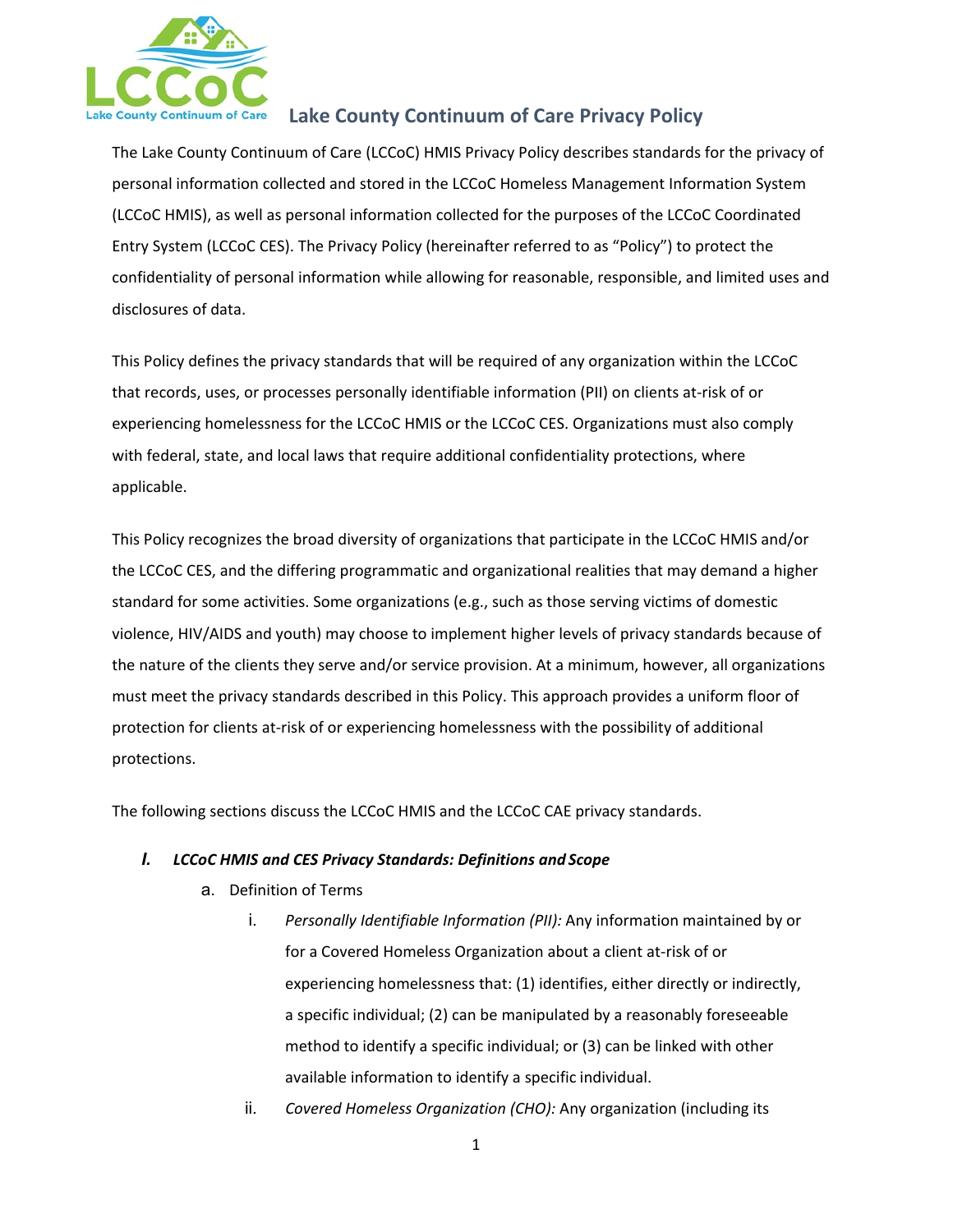

employees, volunteers, affiliates, contractors, and associates) that records, uses, or processes PII on clients at-risk of or experiencing homelessness for an HMIS or CES. This definition includes both organizations that have direct access to the LCCoC HMIS and/or the LCCoC CES, as well as those organizations who do not but do record, use, or process PII.

- iii. *Processing:* Any operation or set of operations performed on PII, whether or not by automated means, including but not limited to collection, maintenance, use, disclosure, transmission, and destruction of the information.
- iv. *HMIS and CES Uses and Disclosures:* The uses and disclosures of PII that are allowedby this Policy.
- v. *Uses and Disclosures:* Uses are those activities internal to any given CHO that involves interaction with PII, whereas disclosures are those activities in which a CHO shares PII externally.

### *II. Applying the LCCoC HMIS and CES Privacy Policy*

This Policy applies to any homeless assistance organization that records, uses, or processes personally identifiable information (PII) for the LCCoC HMIS and/or CES. A provider that meets this definition is referred to as a covered homeless organization (CHO). All PII maintained by a CHO is subject to these standards.

Any CHO that is covered under the Health Insurance Portability and Accountability Act (HIPAA) is not required to comply with this Policy if the CHO determines that a substantial portion of its PII about clients at-risk of or experiencing homelessness is protected health information as defined in the HIPAA rules. Exempting HIPAA-covered entities from this Policy avoids all possible conflicts between the two sets of rules.

This Policy gives precedence to the HIPAA privacy and security rules because:

- 1) The HIPAA rules are more finely attuned to the requirements of the health caresystem;
- 2) The HIPAA rules provide important privacy and security protections for protected health information; and
- 3) Requiring a homeless provider to comply with or reconcile two sets of rules would be an unreasonable burden.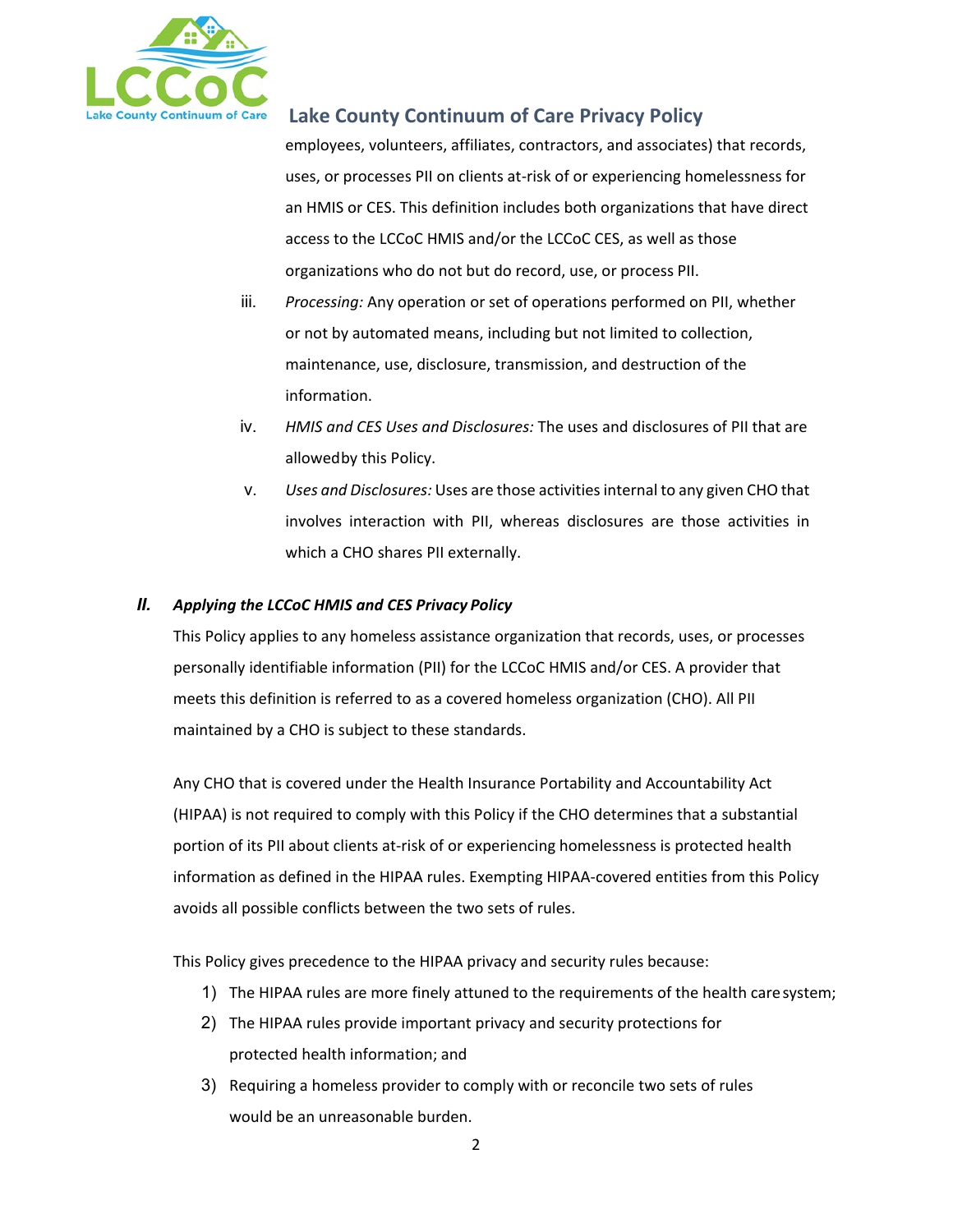

It is possible that part of a homeless organization's operations may be covered by this Policy while another part is covered by the HIPAA standards. A CHO that, because of organizational structure, legal requirement, or other reason, maintains personal information about a client at-risk of or experiencing homelessness that does not fall under this Policy (e.g., the information is subject to the HIPAA health privacy rule) must describe that information in its privacy notice and explain the reason the information is not covered. The purpose of the disclosure requirement is to avoid giving the impression that all personal information will be protected under this Policy if other standards or if no standards apply.

*III. Allowable HMIS and CES Uses and Disclosures of Personally Identifiable Information (PII)*

Client consent for any uses and disclosures defined in this section is assumed when organizations follow HUD HMIS Standards for notifying clients via the LCCoC Privacy Notice.

A CHO may use or disclose PII from the LCCoC HMIS and/or CES under the following circumstances:

- To provide or coordinate services for an individual or household;
- For functions related to payment or reimbursement for services;
- To carry out administrative functions, including but not limited to legal, audit, personnel, oversight and management functions; or
- For creating deidentified PII.

CHOs, like other institutions that maintain personal information about individuals, have obligations that may transcend the privacy interests of clients. The following additional uses and disclosures recognize those obligations to use or share personal information by balancing competing interests in a responsible and limited way. Under this Policy, these additional uses and disclosures are permissive and not mandatory (except for first party access to information and any required disclosures for oversight of compliance with this Policy). However, nothing in this Policy modifies an obligation under applicable law to use or disclose personal information.

*Uses and disclosures required by law*. A CHO may use or disclose PII when required by law to the extent that the use or disclosure complies with and is limited to the requirements of the law.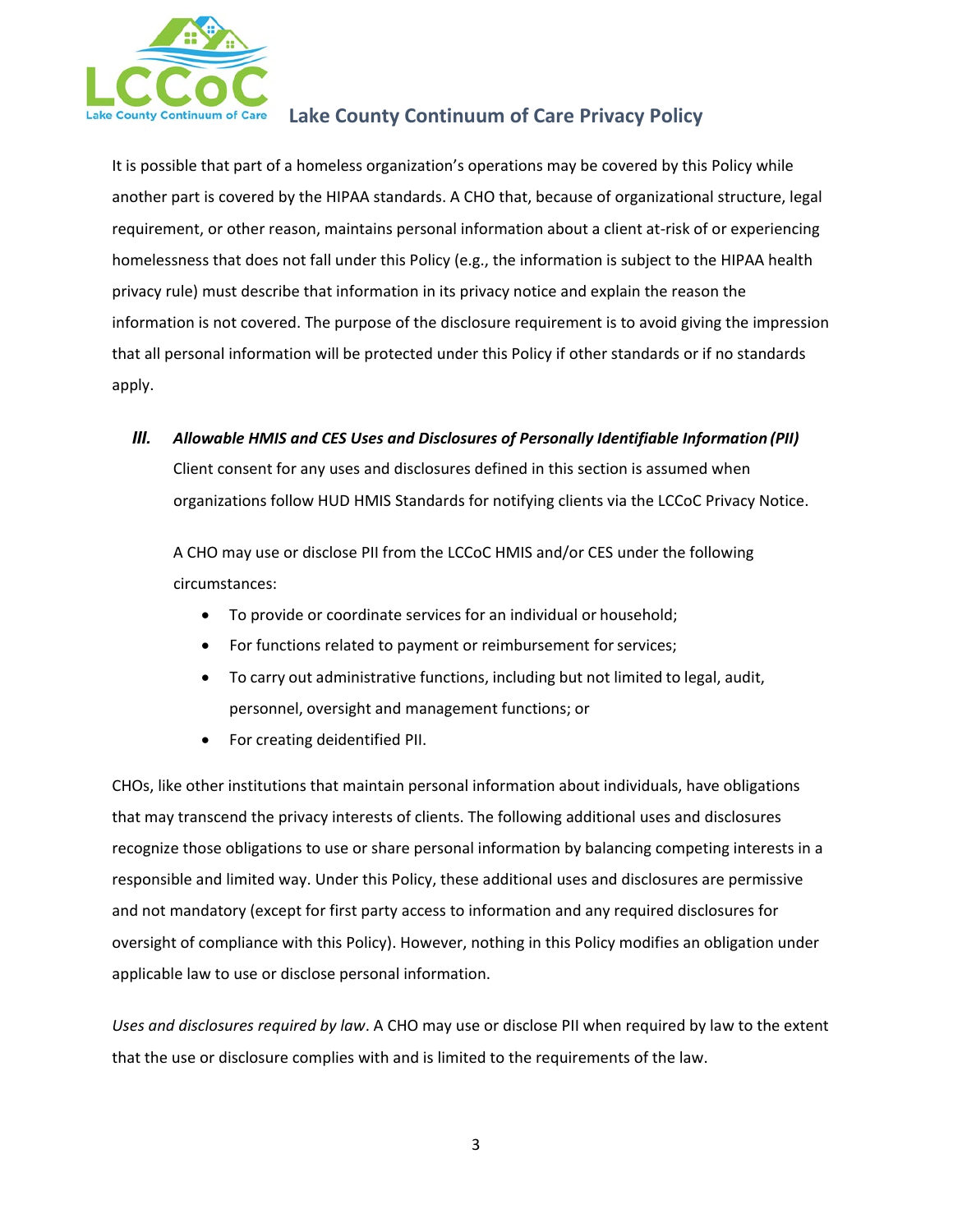

*Uses and disclosures to avert a serious threat to health or safety*. A CHO may, consistent with applicable law and standards of ethical conduct, use or disclose PII if:

- The CHO, in good faith, believes the use or disclosure is necessary to prevent or lessen a serious and imminent threat to the health or safety of an individual or the public; and
- The use or disclosure is made to a person reasonably able to prevent or lessen the threat, including the target of the threat.

*Uses and disclosures about victims of abuse, neglect or domestic violence*. A CHO may disclose PII about an individual whom the CHO reasonably believes to be a victim of abuse, neglect or domestic violence to a government authority (including a social service or protective services organization) authorized by law to receive reports of abuse, neglect or domestic violence under the following circumstances:

- Where the disclosure is required by law and the disclosure complies with and is limited to the requirements of the law;
- If the individual agrees to the disclosure; or
- To the extent that the disclosure is expressly authorized by statute or regulation; and the CHO believes the disclosure is necessary to prevent serious harm to the individual or other potential victims; or if the individual is unable to agree because of incapacity, a law enforcement or other public official authorized to receive the report represents that the PII for which disclosure is sought is not intended to be used against the individual and that an immediate enforcement activity that depends upon the disclosure would be materially and adversely affected by waiting until the individual is able to agree to the disclosure.

A CHO that makes a permitted disclosure about victims of abuse, neglect or domestic violence must promptly inform the individual that a disclosure has been or will be made, except if:

- The CHO, in the exercise of professional judgment, believes informing the individual would place the individual at risk of serious harm; or
- The CHO would be informing a personal representative (such as a family member or friend), and the CHO reasonably believes the personal representative is responsible for the abuse, neglect or other injury, and that informing the personal representative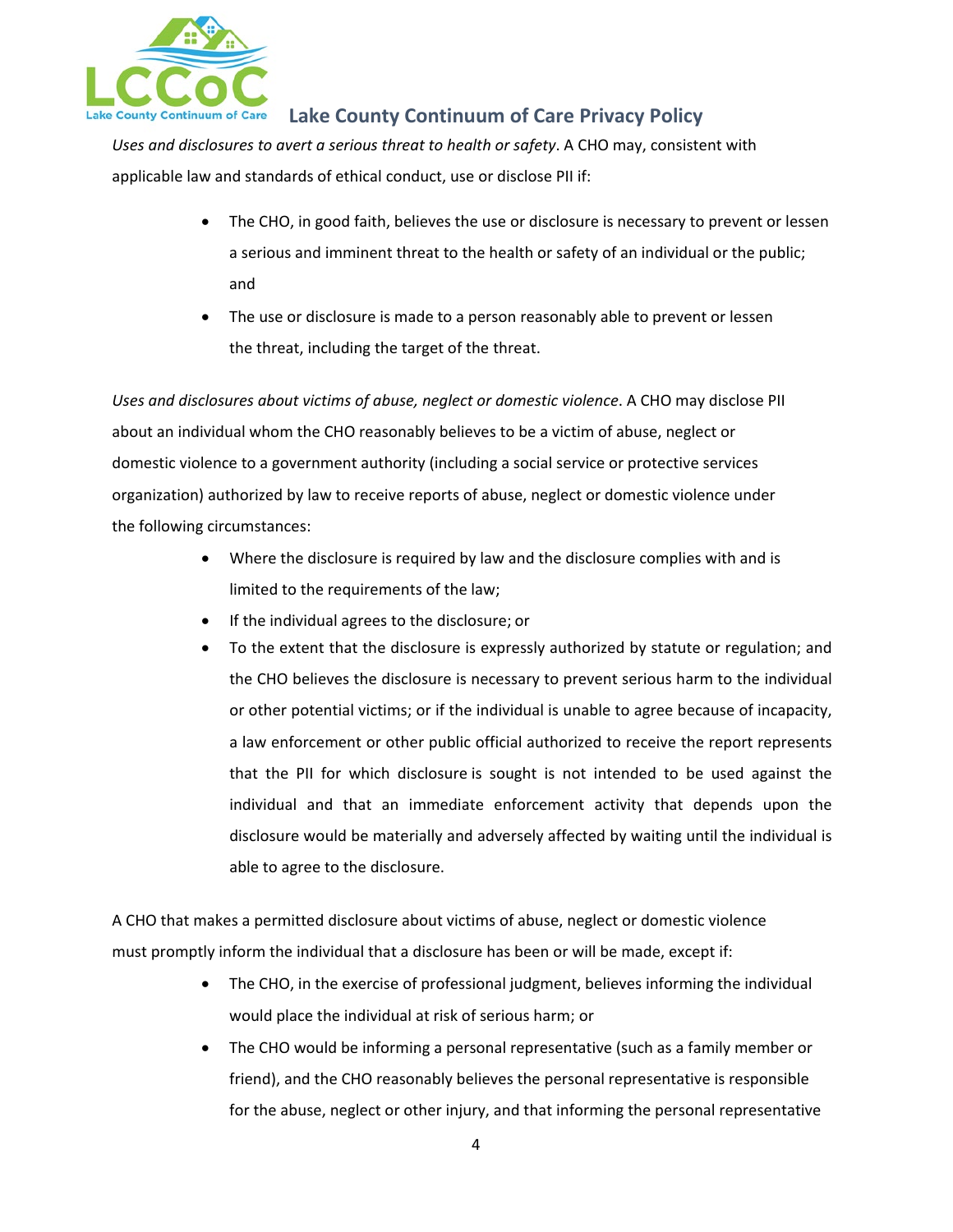

would not be in the best interests of the individual as determined by the CHO, in the exercise of professional judgment.

*Uses and disclosures for academic research or evaluation purposes*. A CHO may use or disclose PII for academic research or evaluation conducted by an individual or institution that has a formal relationship with the CHO if the research/evaluation is conducted either:

- By an individual employed by or affiliated with the organization for use in a research/evaluation project conducted under a written research/evaluation agreement approved in writing by a program administrator (other than the individual conducting the research/evaluation) designated by the CHO; or
- By an institution for use in a research/evaluation project conducted under a written research/evaluation agreement approved in writing by a program administrator designated by theCHO.

A written research/evaluation agreement must:

- Establish rules and limitations for the processing and security of PII in the course of the research/evaluation;
- Provide for the return or proper disposal of all PII at the conclusion of the research/evaluation;
- Restrict additional use or disclosure of PII, except where required by law; and
- Require that the recipient of data formally agree to comply with all terms and conditions of the agreement.

A written research/evaluation agreement is not a substitute for approval of a research project by an Institutional Review Board, Privacy Board, or other applicable human subject's protection institution.

Any research/evaluation on the nature and patterns of homelessness (at the CoC-wide level) that uses PII HMIS data will take place only on the basis of specific agreements between researchers and the entity that administers the HMIS. These agreements must be approved by the Executive Committee of the LCCoC and must reflect adequate standards for the protection of confidentiality of data.

*Disclosures for law enforcement purposes*. A CHO may, consistent with applicable law and standards of ethical conduct, disclose PII for a law enforcement purpose to a law enforcement official under any of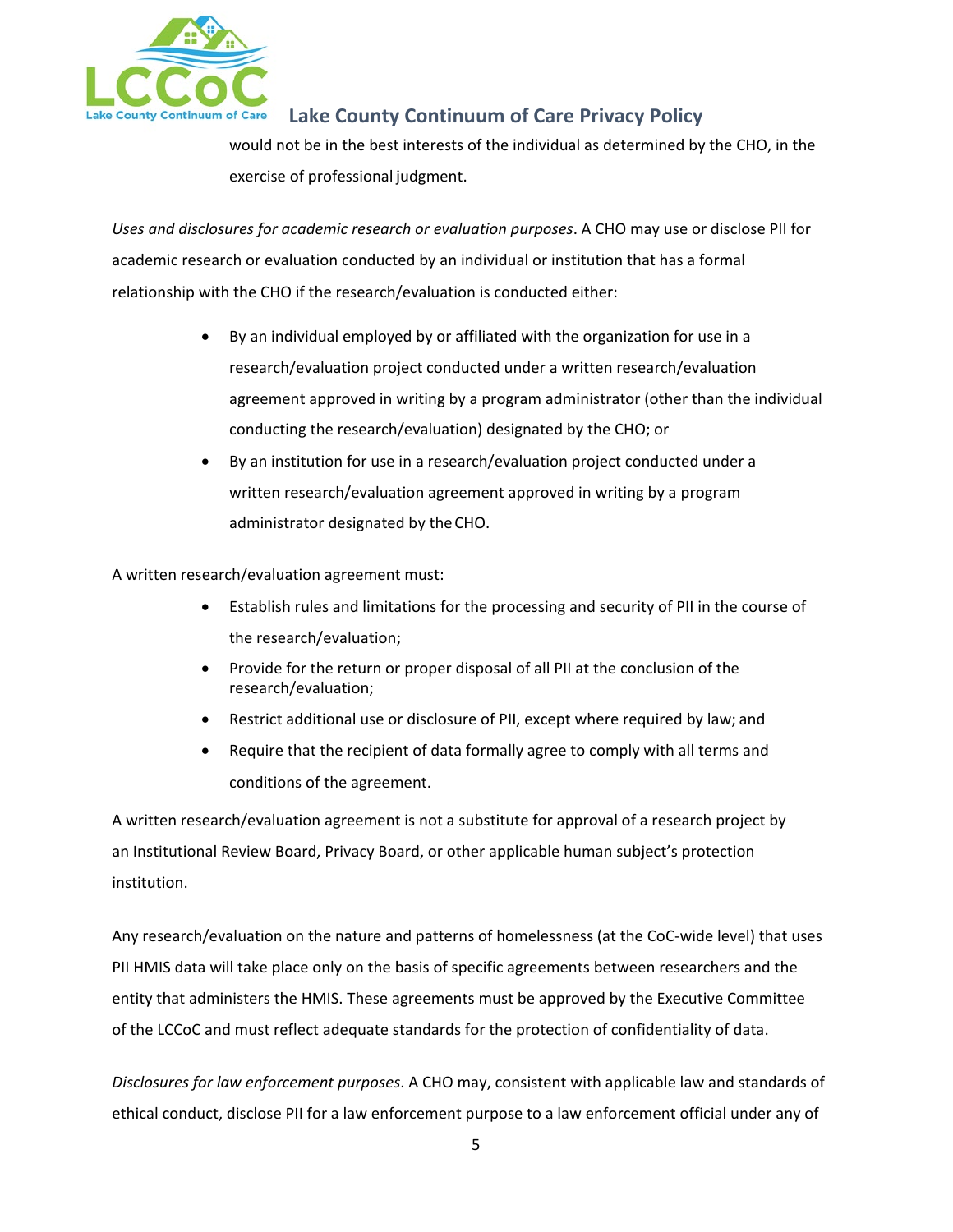

the following circumstances:

- In response to a lawful court order, court-ordered warrant, subpoena or summons issued by a judicial officer, or a grand jury subpoena;
- If the law enforcement official makes a written request for protected personal informationthat:
	- $\circ$  Is signed by a supervisory official of the law enforcement organization seeking thePII;
	- o States that the information is relevant and material to a legitimate law enforcement investigation;
	- o Identifies the PII sought;
	- $\circ$  Is specific and limited in scope to the extent reasonably practicable in light of the purpose for which the information is sought; and
	- o States that de-identified information could not be used to accomplish the purpose of the disclosure.
- If the CHO believes in good faith that the PII constitutes evidence of criminal conductthat occurred on the premises of the CHO;
- In response to a verbal request for the purpose of identifying or locating a suspect, fugitive, material witness or missing person and the PII disclosed consists only of name, address, date of birth, place of birth, Social Security Number, and distinguishing physical characteristics;or
- If the official is an authorized federal official seeking PII for the provision of protective services to the President or other persons authorized by 18 U.S.C. 3056, or to foreign heads of state or other persons authorized by 22 U.S.C. 2709(a)(3), or for the conduct of investigations authorized by18 U.S.C. 871 and 879 (threats against the President and others); and the information requested is specific and limited in scope to the extent reasonably practicable in light of the purpose for which the information is sought.

#### *IV. Privacy Requirements*

All CHOs involved with the LCCoC HMIS and/or CES must comply with the privacy requirements described in this Notice with respect to:

- 1) Data collection limitations;
- 2) Data quality;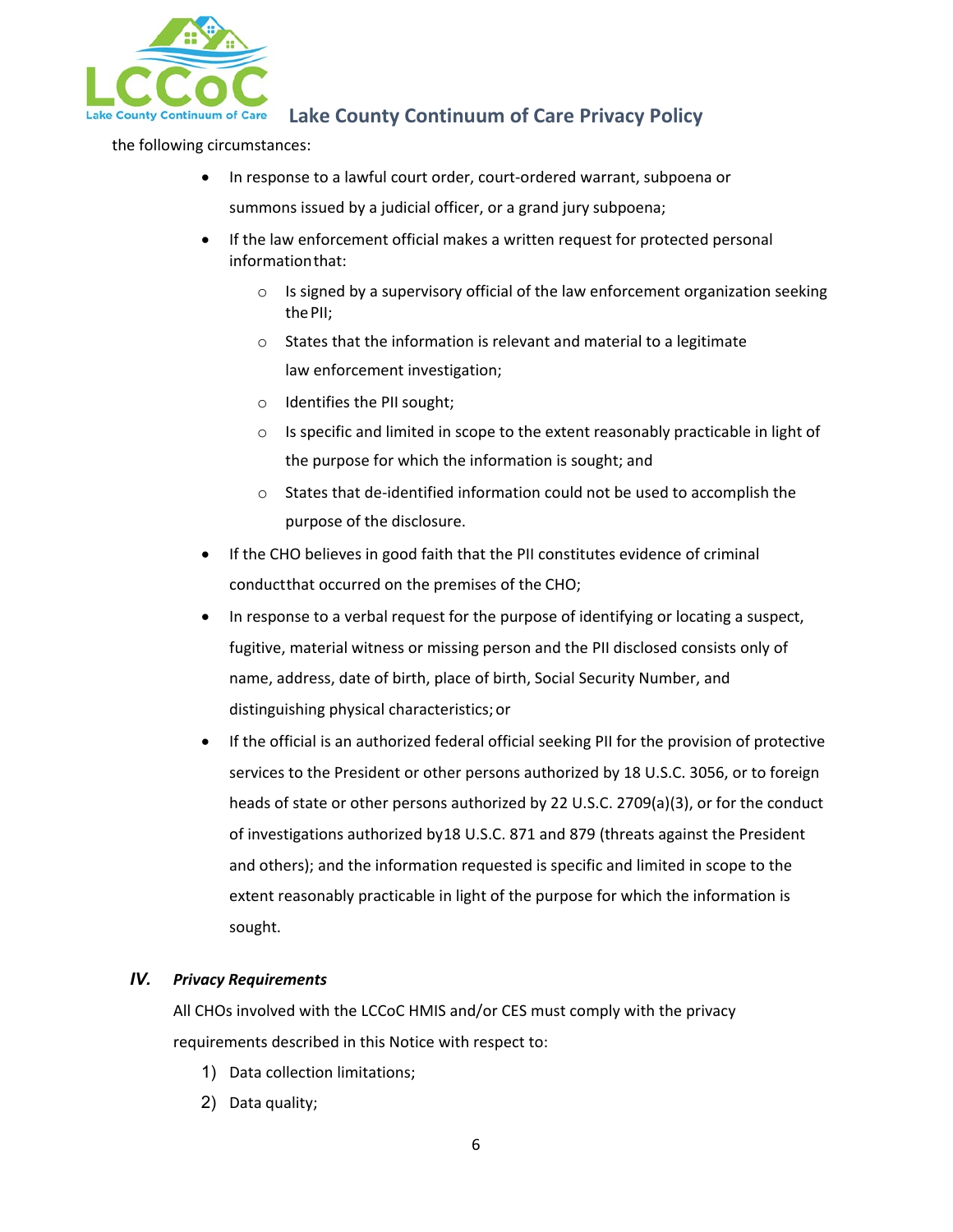

- 3) Purpose and use limitations;
- 4) Openness;
- 5) Access and correction; and
- 6) Accountability.

A CHO must comply with federal, state, and local laws that require additional confidentiality protections. All additional protections must be described in the CHO's privacy notice. A CHO must comply with all privacy protections in this Notice and with all additional privacy protections included in its privacy notice, where applicable.

A CHO may maintain a common data storage medium with another organization (including but not limited to another CHO) that includes the sharing of PII. When PII is shared between organizations, responsibilities for privacy may reasonably be allocated between the organizations. Organizations sharing a common data storage medium and PII may adopt differing privacy policies as they deem appropriate, administratively feasible, and consistent with this Policy, which allows for the de-duplication of clients at-risk of or experiencing homelessness at the CoC level.

#### *V. Collection Limitation*

A CHO may collect PII only when appropriate to the purposes for which the information is obtained or when required by law. A CHO must collect PII by lawful and fair means and, where appropriate, with the knowledge of the individual. A CHO must post a sign at each intake desk (or comparable location) that explains generally the reasons for collecting this information (LCCoC HMIS Privacy Notice). Consent of the individual for data collection may be assumed when the LCCoC Privacy Notice is properly displayed according to this Policy.

#### *VI. Data Quality*

PII collected by a CHO must be relevant to the purpose for which it is to be used. To the extent necessary for those purposes, PII should be accurate, complete, and timely, as defined by the CoC. A CHO must develop and implement a plan to dispose of, or remove identifiers from, PII that is not in current use seven years after the PII was created or last changed (unless a statutory, regulatory, contractual, or other requirement mandates longer retention).

7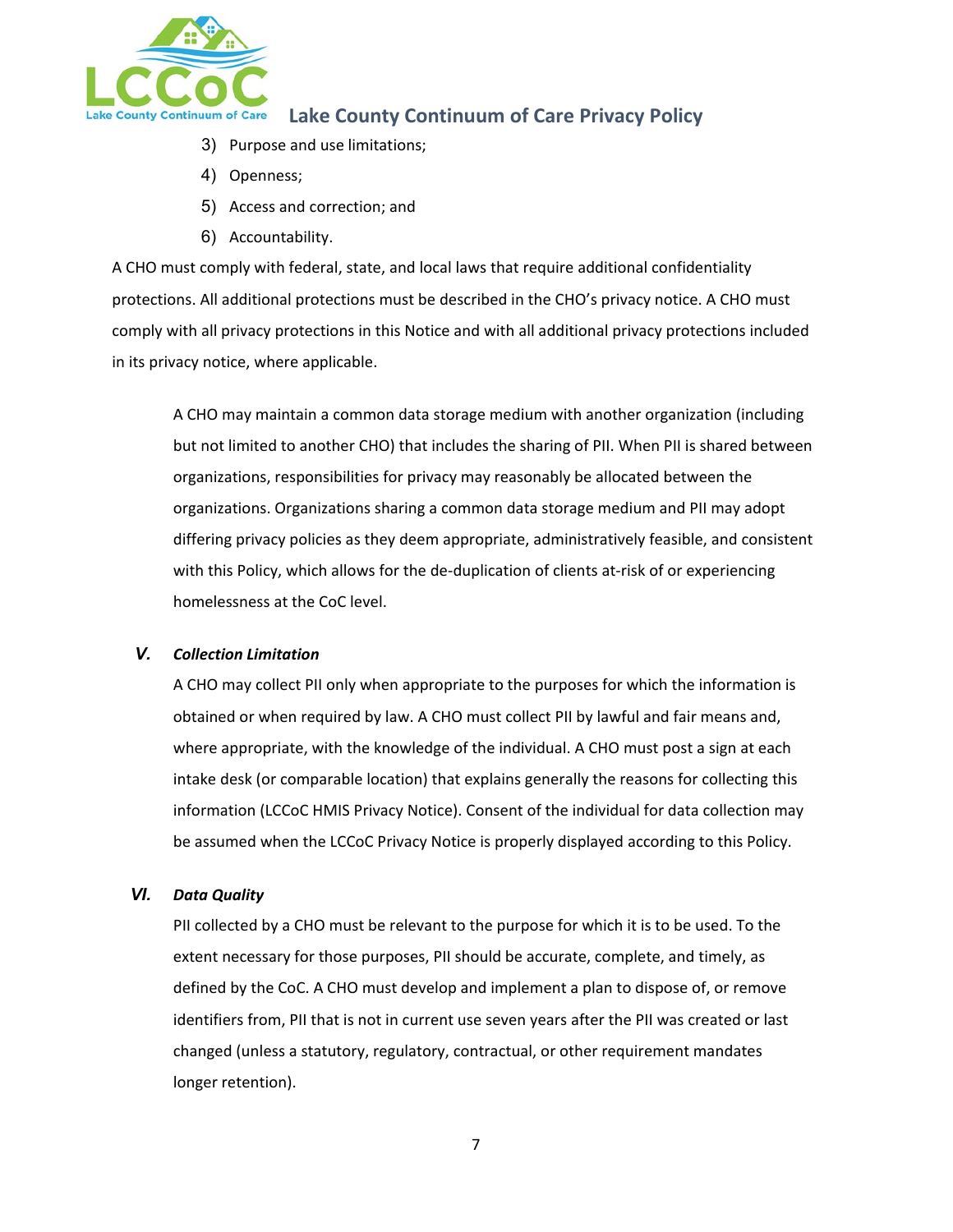

### *VII. Purpose Specification and Use Limitation*

A CHO may use or disclose PII only if the use or disclosure is allowed by this Policy. A CHO may assume consent for all uses and disclosures specified in this Policy and for uses and disclosures determined by the CHO to be compatible with those specified in this Policy. This Policy limits the disclosure of PII to the minimum necessary to accomplish the purpose of the disclosure. Uses and disclosures not specified in this Notice can be made only with the consent of the client or when required by law.

A CHO processing PII for the purposes of the LCCoC HMIS and/or CES will agree to additional restrictions on the use or disclosure of the client's PII at the request of the client, where it is reasonable to do so. This can include, but is not limited to, the following additional restrictions:

- 1) Entering client PII into the LCCoC HMIS so that it is not shared with any other CHO; or
- 2) Using de-identified client information when coordinating services through the LCCoC CAS.

A CHO, in the exercise of professional judgment, will communicate with a client who has requested additional restrictions, when it is reasonable to agree to these and alternatives in situations where it is not reasonable.

A CHO must adhere to this Policy describing its practices for the processing of PII and must provide a copy of this Policy to any individual upon request. If a CHO maintains a public web page, the CHO must post the current version of this Policy on the web page. A CHO must post the LCCoC Privacy Notice stating the availability of this Policy to any individual who requests a copy.

This Policy may be amended at any time and amendments may affect PII obtained by a CHO before the date of the change. An amendment to this Policy regarding use or disclosure will be effective with respect to information processed before the amendment, unless otherwise stated.

CHOs are obligated to provide reasonable accommodations for persons with disabilities throughout the data collection process. This may include but is not limited to, providing qualified sign language interpreters, readers or materials in accessible formats such as Braille, audio, or large type, as needed by the individual with a disability. See 24 CFR 8.6; 28 CFR

8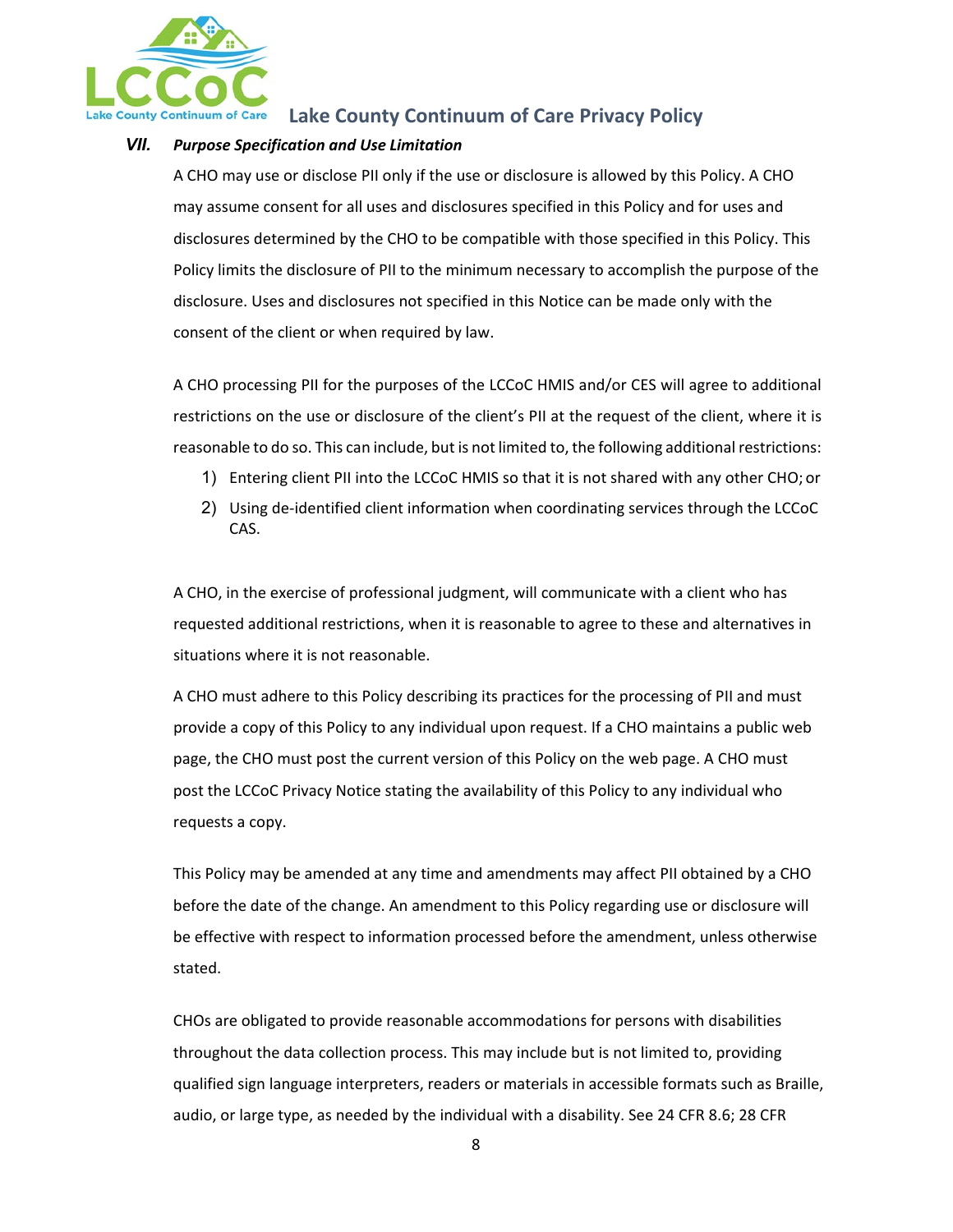

36.303. Note: This obligation does not apply to CHOs who do not receive federal financial assistance and who are also exempt from the requirements of Title III of the Americans with Disabilities Act because they qualify as ''religious entities'' under that Act.

In addition, CHOs that are recipients of federal financial assistance shall provide required information in languages other than English that are common in the community, if speakers of these languages are found in significant numbers and come into frequent contact with the program. *See HUD Limited English Proficiency Recipient Guidance* published on December 18, 2003 (68 FR 70968).

#### *VIII. Access and Correction*

In general, a CHO must allow an individual to inspect and to have a copy of any PII about the individual. A CHO must offer to explain any information that the individual may not understand. A CHO must consider any request by an individual for correction of inaccurate or incomplete PII pertaining to the individual. A CHO is not required to remove any information but may, in the alternative, mark information as inaccurate or incomplete and may supplement it with additional information.

A CHO may reserve the ability to rely on the following reasons for denying an individual inspection or copying of the individual's PII:

- 1) Information compiled in reasonable anticipation of litigation or comparable proceedings;
- 2) Information about another individual (other than a health care or homeless provider);
- 3) Information obtained under a promise of confidentiality (other than a promise from a health care or homeless provider) if disclosure would reveal the source of the information; or
- 4) Information, the disclosure of which would be reasonably likely to endanger the life or physical safety of any individual.

A CHO can reject repeated or harassing requests for access or correction. A CHO that denies an individual's request for access or correction must explain the reason for the denial to the individual and must include documentation of the request and the reason for the denial as part of the PII about the individual.